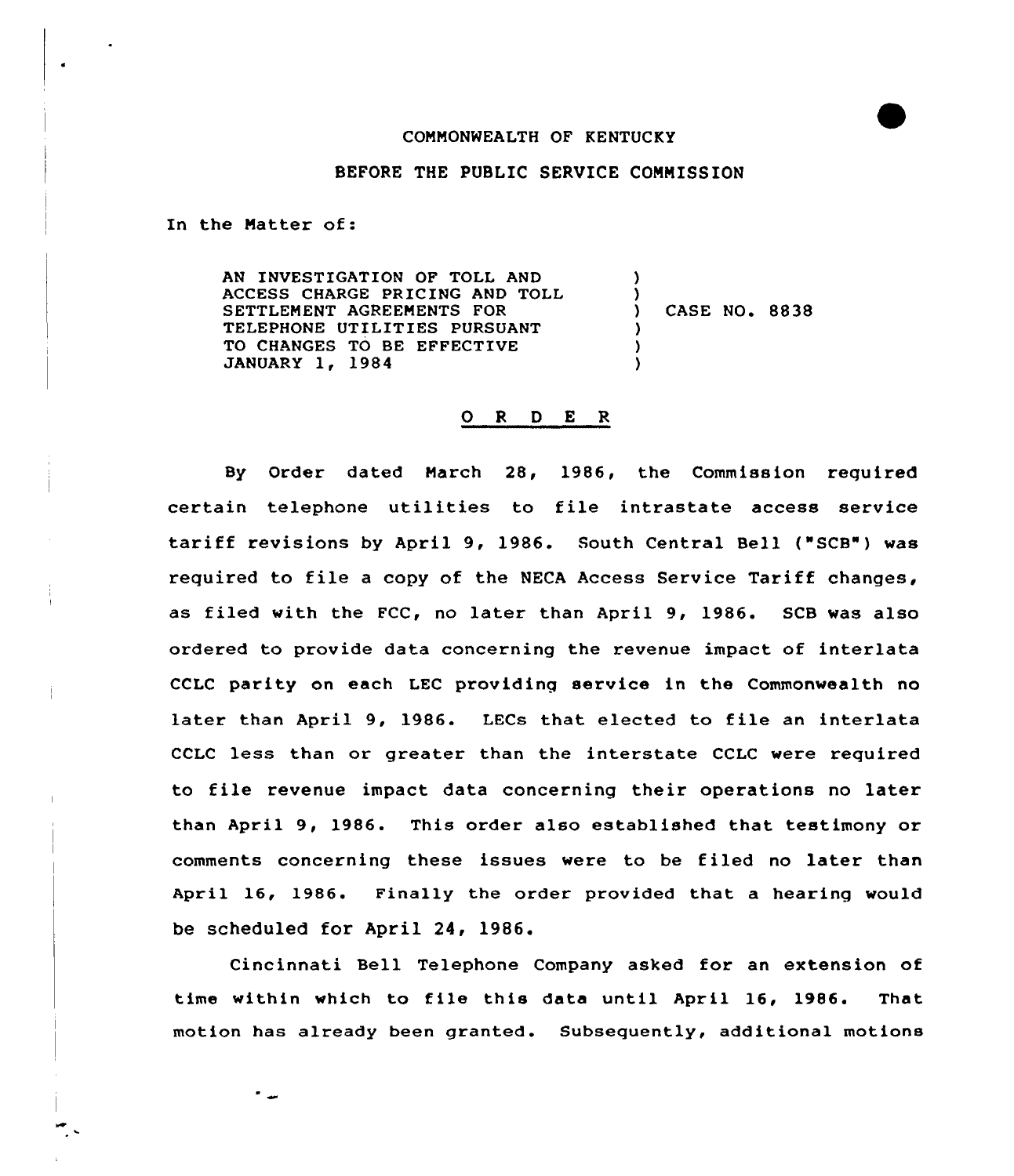have been filed asking for extensions of time on filing the requested information, testimony and the hearing date.<sup>1</sup>

## FINDINGS AND ORDERS

The Commission having considered these requests and being advised hereby finds that relief from the procedural schedule is warranted.

IT IS THEREFORE ORDERED that:

l. All local exchange companies shall provide the requested information to the Commission by April 23, 1986, except in the case of Duo County and the Independent Group.

2. Duo County and the Independent Group shall supply necessary information to South Central Bell by April 23, 1986.

3. South Central Bell shall file on behalf of Duo County and the Independent Group by May 9, 1986, the final response to the Commission on behalf of those entities.

4. All testimony and comments by local exchange carriers shall be filed with the Commission by Nay 9, 1986.

5. All intervenors who wish to file comments and testimony shall do so by Nay 23, 1986.

 $-2-$ 

<sup>1</sup> Notion for Extension of Time by the Attorney General filed April 4, 1986; Motion of Continental Telephone Company of Kentucky filed April 4, 1986; Motion for Extension of Time filed by South Central Bell Telephone Company on April 7, 1986; Request for Extension of Time filed by General Telephon company of the South on April 8, 1986; and Response to Commission Order of March 28, 1986, of Duo County Telephone Commission official contracts for 1980, of 500 County refephone Group filed April 8, 1986.